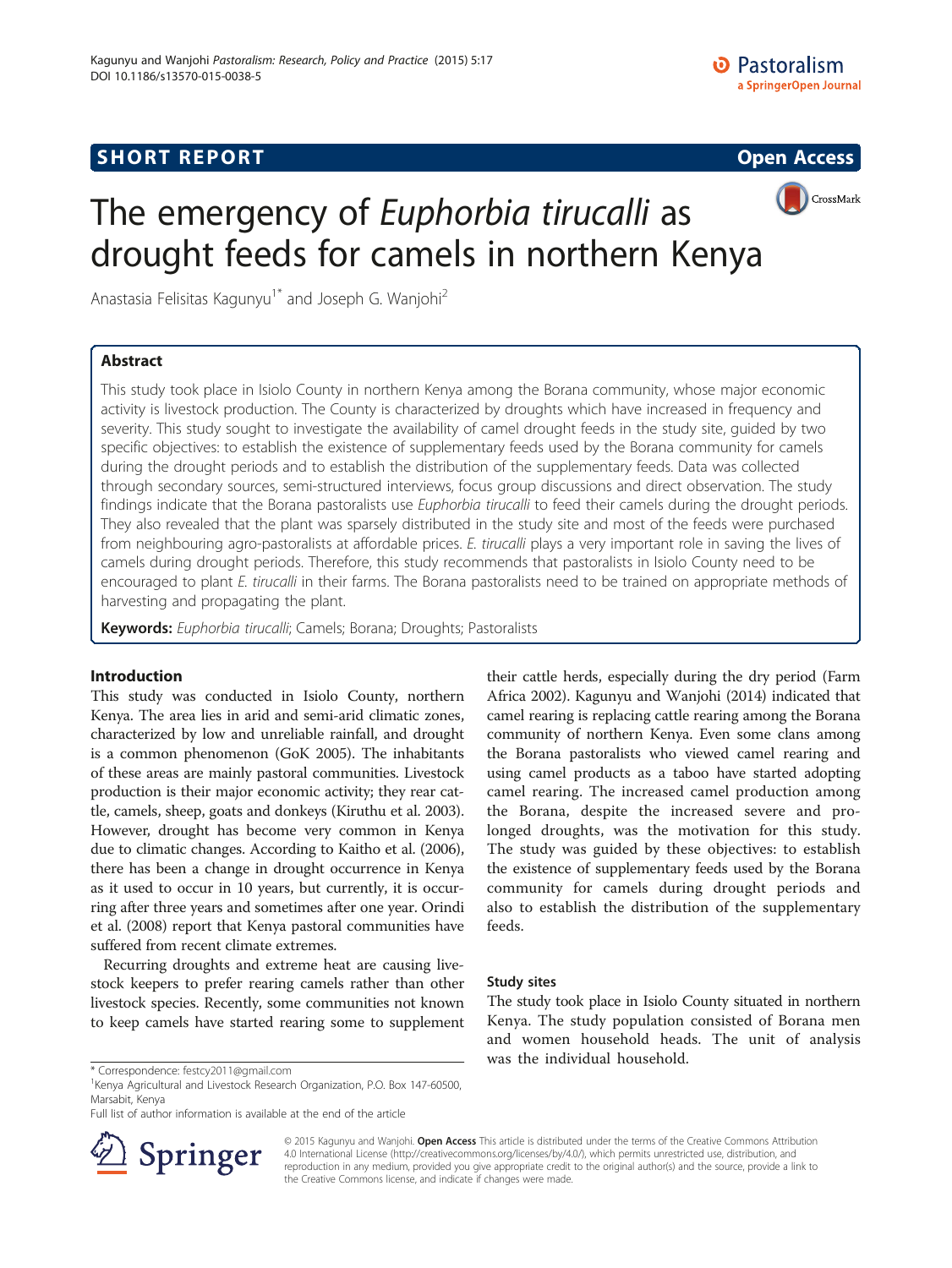#### Materials and methods

#### Sample size and sampling procedure

This study applied both random and non-random sampling strategies. In selecting the study site, simple random sampling technique was applied whereby the names of the three Isiolo sub-counties were written on pieces of paper then folded several times and put in a container, which was shaken and the researcher picked one out. Three villages were selected purposively with the help of the local provincial administration who assisted the researcher.

To get a representative sample size, this study used a formula used by Mugenda and Mugenda ([2003\)](#page-3-0).

The sample size was determined as follows:  $n = z^2 pq/d^2$ where

 $n =$  the desired sample size (if the target population is greater than 10,000)

 $z =$  the standard normal deviate at the required confidence level

 $p =$  the proportion in the target population estimated to have characteristics being measured

 $q = 1 - p$ 

 $d =$  the level of statistical significance set

Since the target population is less than 10,000, the final sample estimate (nf) was calculated as follows:

 $nf = n$ 

$$
1 + n/N
$$

where

nf = the desired sample size (when the population is less than 10, 000)

 $n =$  the desired sample size (when the population is more than 10,000)

 $N =$  the estimate of the population size (Mugenda and Mugenda [2003\)](#page-3-0)

When the population is more than 10,000 households, 384 of them are recommended as the desired sample size (Mugenda and Mugenda [2003](#page-3-0): 43). The accessible population in this study was 4,000 households.

Mugenda and Mugenda recommend the formula

$$
nf = \frac{n}{1 + \frac{n}{N}}
$$

to be used to calculate the sample size.

According to the above formula,

nf = the desired sample size when the population is less than 10,000

 $n =$  the desired sample when the population is more than 10,000

 $N =$  the estimate of the population size

Using the above formula, the sample size is

$$
\text{nf} = \frac{384}{1 + \frac{384}{4,000}} = 350
$$

To cater for those households that would decline to participate or dropped out during the process of investigation, the study proposed a sample size of 400.

A total of 400 households were interviewed. These consisted of 206 men and 194 women. The proportion of men was more than that of women because men were the ones who were readily available.

Systematic sampling was applied to select households for the interview.

The sampling interval was determined by the equation given below.

Sampling interval 
$$
=
$$
  $\frac{n}{N}$ 

where

 $n =$  the required sample size  $N =$  the population size  $n = 400$  $N = 4,000$ 

Sampling interval  $=$   $\frac{400}{4,000}$  $= \frac{1}{10}$  (*i.e.* 1 *in* 10)

Microsoft Excel FUNCTION = RANDBETWEEN (1, 10) was used to select a random starting number for the first household to be included in the sample, which happened to be number 8.

The eighth household was from village 1 since the households were assigned numbers starting from village 1, 2 and then 3.

#### Data collection methods

This study was cross-sectional in nature, and both qualitative and quantitative methods were employed. Secondary data was collected through a literature review, while primary data was gathered in household interviews, in focus group discussions and from key informants.

Qualitative data were analysed according to the themes in the research objectives. Quantitative data were analysed using the SPSS software.

#### Research findings and discussion

#### Camel feeds gathered during drought seasons

This study indicated that in the study area of Isiolo County, an extensive system of camel production is the most common. Due to erratic rains and frequent droughts attributed to climate change, this study revealed that there is a marked fluctuation in feed availability for camels and other livestock in the range lands. This was evidenced by the distance travelled by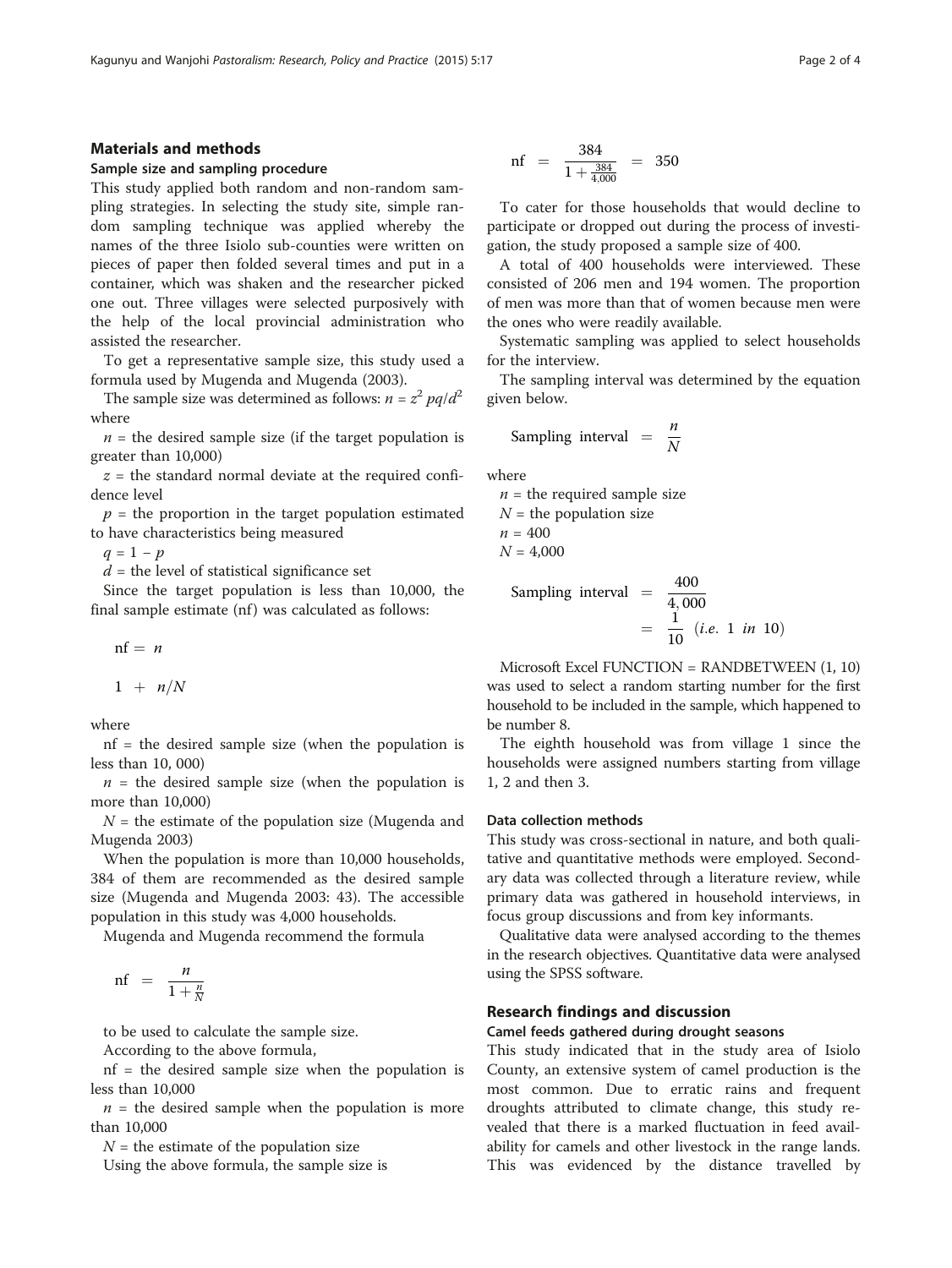pastoralists in search of green pastures for their livestock. As a result, the Borana pastoralists gather leaves, plants, tubers and pods as emergency feeds for their camels during the drought periods. They used to do this for all livestock species of all ages. More than half (60 %) of the respondents indicated that they collected anno (Euphorbia tirucalli) for their camels, while 23 % stated that they gathered acacia pods and remains of fruits and vegetables. On the other hand, 10 % of the respondents indicated that they gave crop residues to their camels. The crop residues included stalks of maize and beans from their small-scale farms. Another 7 % said they gave hay and relief feeds to their home-based livestock to sustain them during difficult times (Figure 1).

#### Depleted forages

On whether climate change has affected the availability of gathered forages, 88.2 % of the respondents affirmed this, while 11.8 % did not agree. According to those in the affirmative, severe and prolonged droughts have led to the disappearance of valued perennial camel forages such as geddi (Echinochloa haploclada), kumude (Lannea alata), sigirso (Acacia reficiens), hido (Cynodon sp.) and urbu (Acacia tortilis). Acacia pods have become fewer as trees were cut down and used for building and for fuel. The study revealed that the increased frequency of droughts has impacted negatively on the gathering of leaves, seeds, barks and tubers which used to supplement the livestock diet, particularly during times of forage deprivation. Focus group discussants reported that over the years, the availability and quality of pasture has deteriorated. According to them, the encroachment of unwanted plant species such as Acacia drepanolobium and Prosopis juliflora has resulted in a deterioration of the rangelands, since besides reducing the size of the rangelands, their thorns are harmful to humans and livestock.

#### Camel forages which have appeared

On whether there were camel forages which had appeared due to climate variability, a majority (63 %) of the respondents stated that there were, while 37 % said that there were none. Those in the majority stated that the following had emerged as a result of climate variability: anno (E. tirucalli); biscuit Mjinga (Prosopis juliflora), commonly known as Mathenge; gurbi (Acalypha sp.); Leucaena leucocephala and Calliandra calothyrsus. Focus group discussants indicated that they had negative attitudes towards the utilization of P. juliflora, saying that they had heard that the plant was harmful to livestock and human beings (Figure 1).

#### E. tirucalli as the most preferred forage for camels

The Borana pastoral communities have discovered that camels can also feed on anno (E. tirucalli) plants which are used to make live fences. This species is sparsely distributed in Isiolo County since it is only available in a few homesteads and in small quantities. The information gathered from focus group discussions indicated that the plant has become very popular as a camel forage. Camel keepers have been sourcing the forage from the neighbouring County (Meru), and this has promoted peri-urban camel rearing in Isiolo town.

#### Conclusion and recommendations

Although E. tirucalli and other shrubs have appeared and others have been introduced, perhaps as a result of climate variability, they were few and in small quantities. Thus, these plants would not be enough as a supplementary feed for the camel populations, as drought has become severe and more frequent than 50 years ago. Therefore, this study recommends that pastoralists in Isiolo County should be encouraged to plant E. tirucalli in their farms. The Borana pastoralists need to be trained on appropriate methods of propagating the plant.